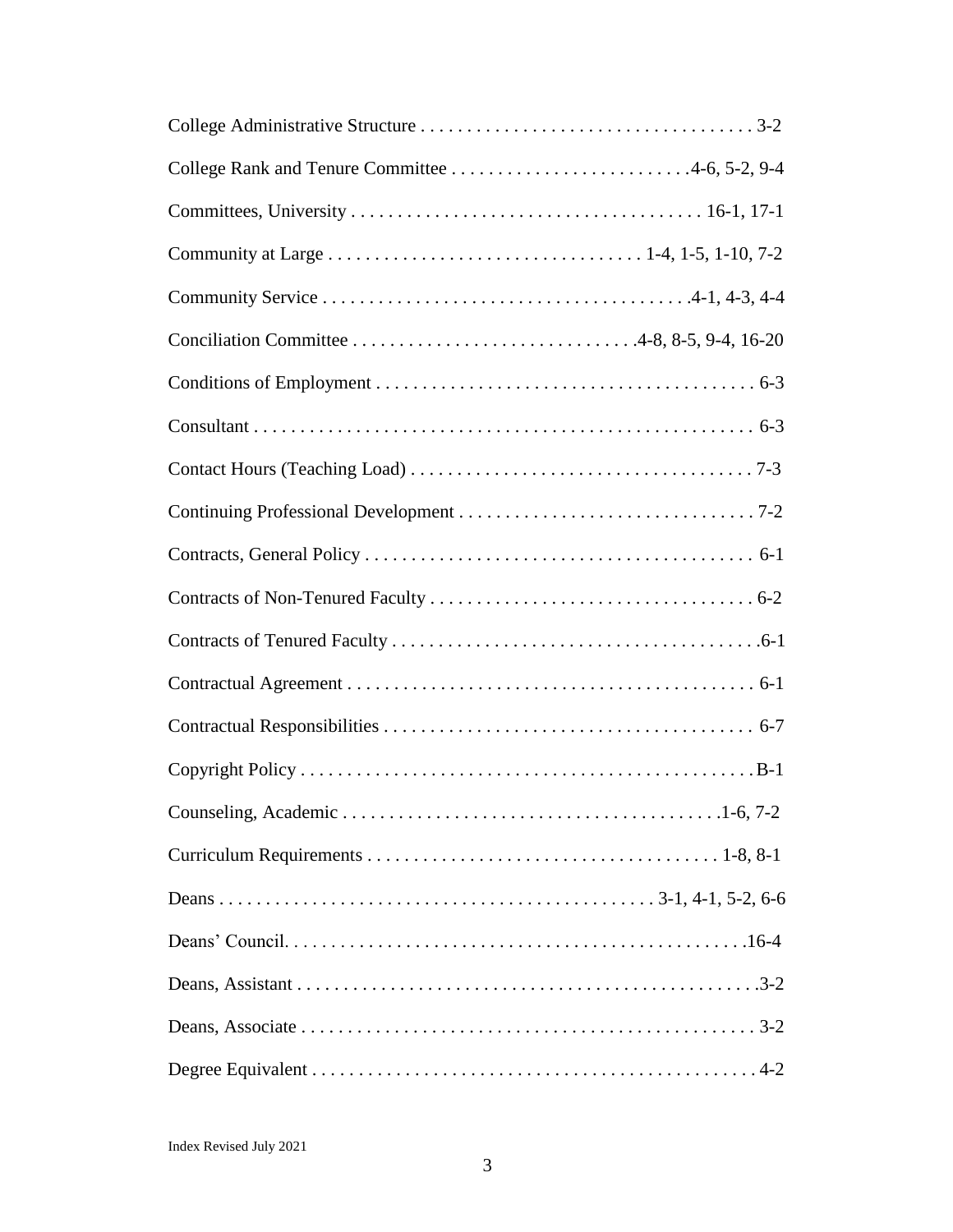| Faculty Discrimination and Harassment Grievance Committee 16-5 |
|----------------------------------------------------------------|
|                                                                |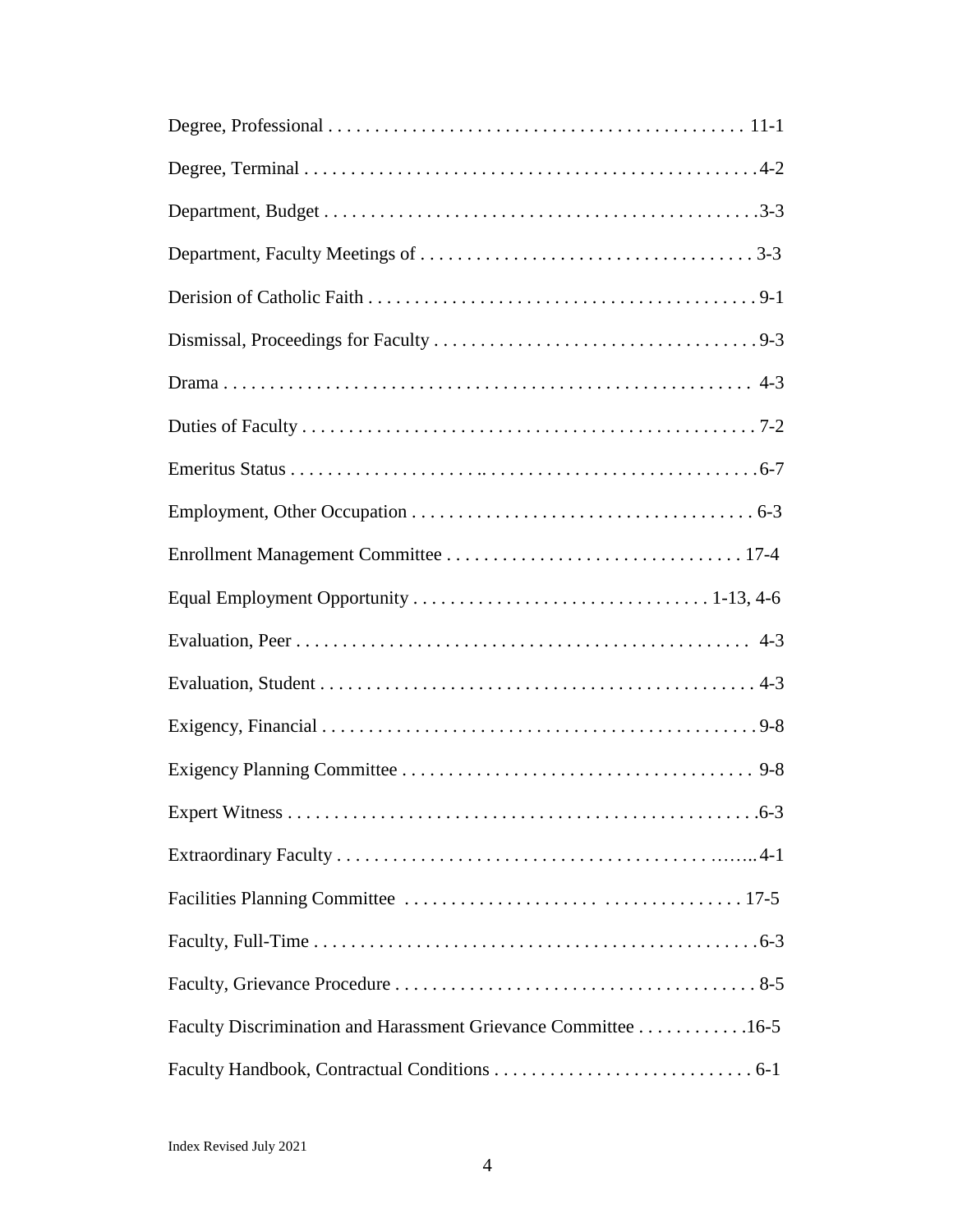| Financial Exigency, Procedures for Termination for 9-8 |  |
|--------------------------------------------------------|--|
|                                                        |  |
|                                                        |  |
|                                                        |  |
|                                                        |  |
|                                                        |  |
|                                                        |  |
|                                                        |  |
|                                                        |  |
|                                                        |  |
|                                                        |  |
|                                                        |  |
|                                                        |  |
|                                                        |  |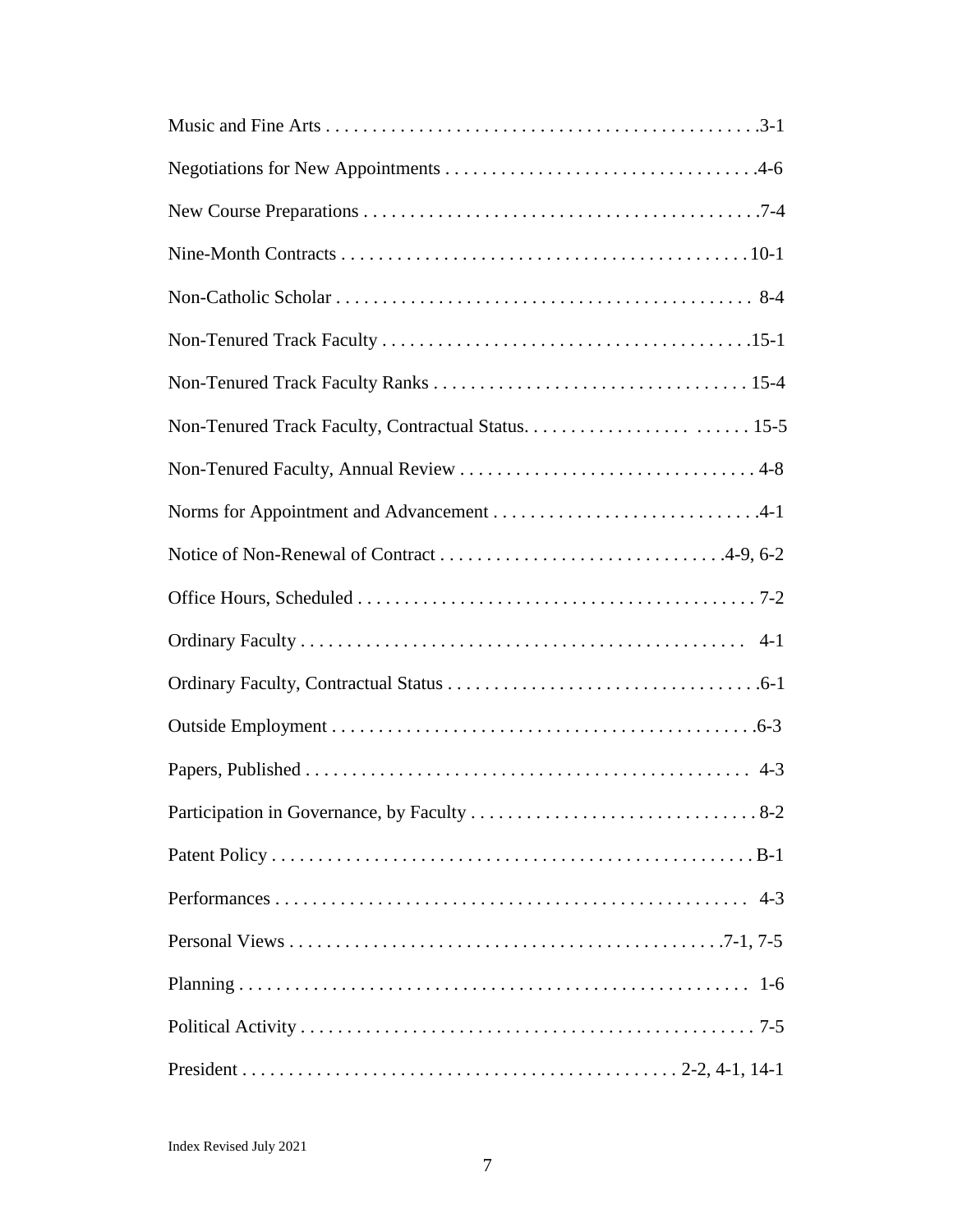| $9 - 3$ |
|---------|
|         |
|         |
|         |
|         |
|         |
|         |
|         |
|         |
|         |
|         |
|         |
|         |
|         |
|         |
|         |
|         |
|         |
|         |
|         |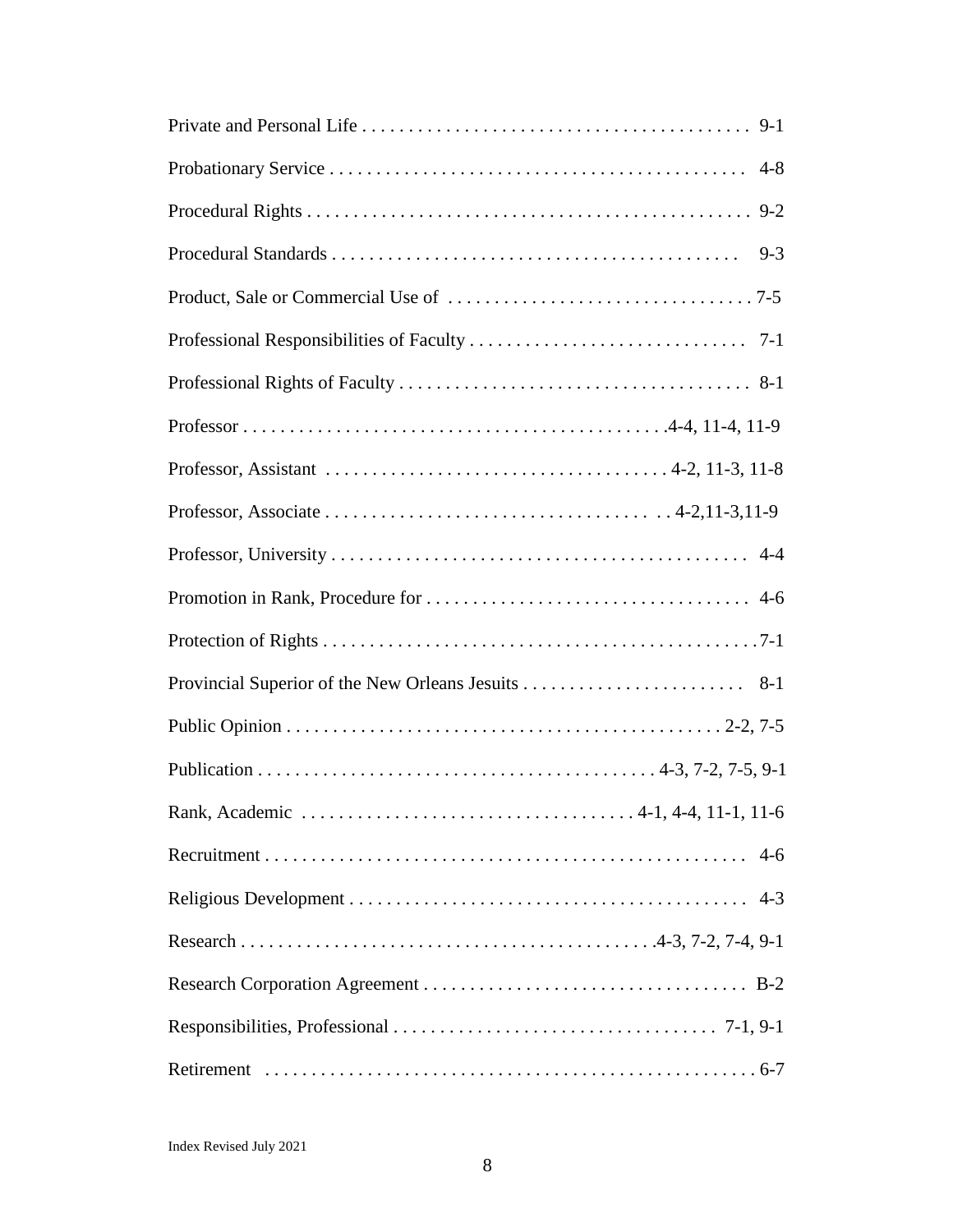| $7-1$                                                                     |
|---------------------------------------------------------------------------|
|                                                                           |
|                                                                           |
|                                                                           |
|                                                                           |
|                                                                           |
|                                                                           |
| Sexual Harassment, Policy & Procedure  1-15, 1-16, 1-17                   |
|                                                                           |
|                                                                           |
|                                                                           |
| Standing Committee on Student Rights, Freedoms and responsibilities 17-10 |
|                                                                           |
|                                                                           |
|                                                                           |
|                                                                           |
|                                                                           |
|                                                                           |